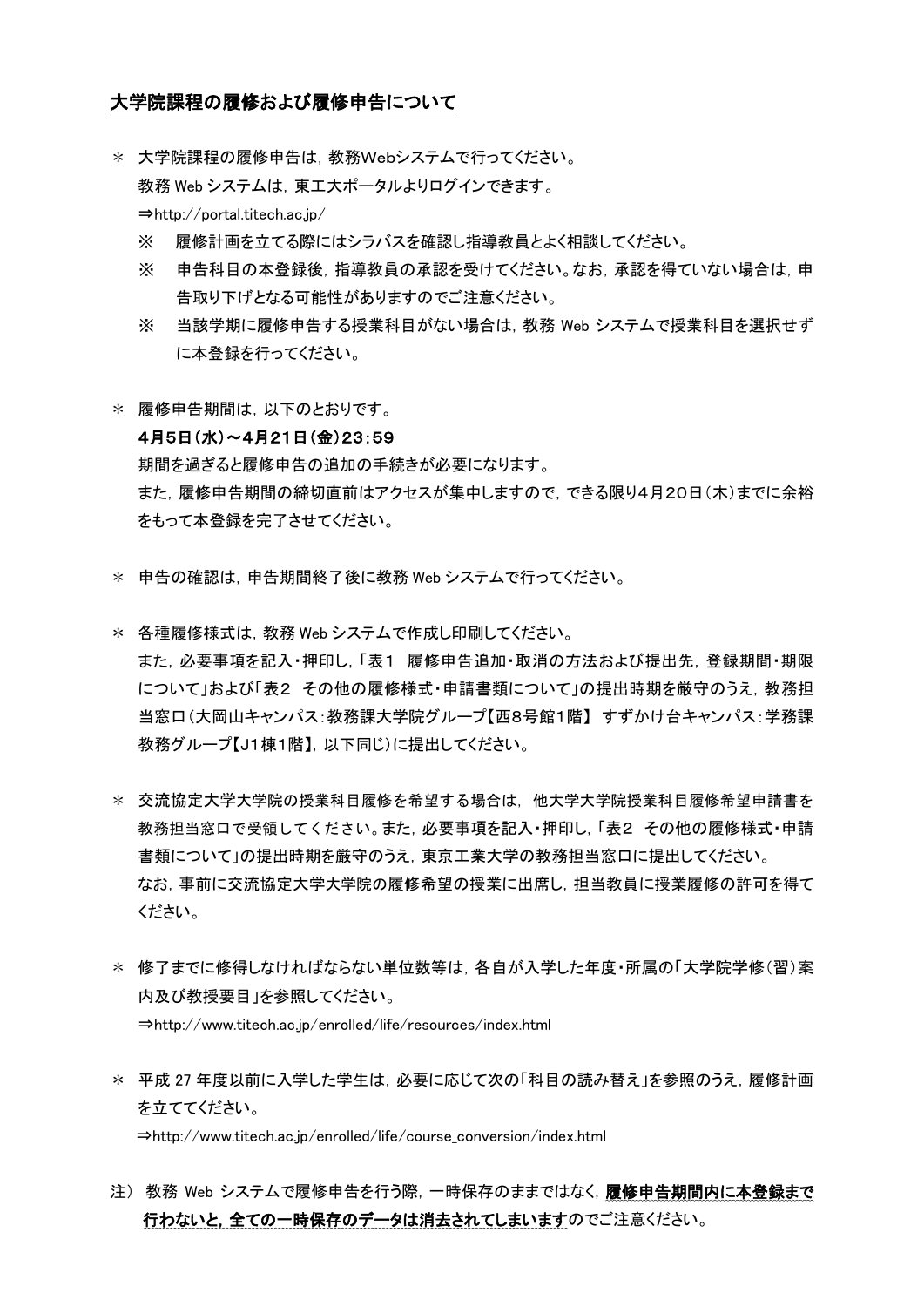表1 履修申告追加・取消の方法および提出先,登録期間・期限について

| 事項                   | 開講クォーター・<br>形式             |           | 登録期間 期限                         | 様式の作成方法 |                                                                                                                                           |
|----------------------|----------------------------|-----------|---------------------------------|---------|-------------------------------------------------------------------------------------------------------------------------------------------|
| 履修申告<br>の追加を<br>する場合 | 1Q<br>$1 - 2Q$<br>$1 - 4Q$ | 毎週の<br>講義 | 4月24日(月)<br>$\sim$ 5月19日(金)     | 紙面      | $<$ Web $>$<br>教務 Web システムの<br>【追加申告】より登録<br>(様式提出不要)<br><紙面><br>教務 Web システムの<br>【追加申告】より<br>【履修様式第3号】を印刷後,<br>所定の教員の許可をもらい、<br>教務担当窓口に提出 |
|                      |                            | 集中<br>講義  | 4月24日(月)<br>~当該授業科目の<br>授業最終日まで | 紙面      |                                                                                                                                           |
|                      | 2Q                         | 毎週の<br>講義 | 4月24日(月)<br>$~\sim$ 6月26日(月)    | Web     |                                                                                                                                           |
|                      |                            |           | 6月27日(火)<br>$\sim$ 7月18日(火)     | 紙面      |                                                                                                                                           |
|                      |                            | 集中<br>講義  | 4 月 24 日(月)<br>$~16$ 月 26 日(月)  | Web     |                                                                                                                                           |
|                      |                            |           | 6月27日(火)<br>~当該授業科目の<br>授業最終日まで | 紙面      |                                                                                                                                           |
| 履修申告<br>取消をす<br>る場合  | 1Q<br>$1 - 2Q$<br>$1 - 4Q$ | 毎週の<br>講義 | 4月24日(月)<br>$~\sim$ 4月28日(金)    | Web     | $<$ Web $>$<br>教務 Web システムの<br>【申告取消】より登録<br>(様式提出不要)<br><紙面><br>教務 Web システム<br>【申告取消】より<br>【履修様式第4号】を印刷後.<br>所定の教員の許可をもらい、               |
|                      |                            | 集中<br>講義  | 4月24日(月)<br>$~\sim$ 4月28日(金)    | Web     |                                                                                                                                           |
|                      |                            |           | 5月1日(月)<br>~当該授業科目の<br>授業最終日まで  | 紙面      |                                                                                                                                           |
|                      | 2Q                         | 毎週の<br>講義 | 4月24日(月)<br>$~ 27$ 月 3 日 (月)    | Web     |                                                                                                                                           |
|                      |                            | 集中<br>講義  | 4月24日(月)<br>$~ 27$ 月 3 日 (月)    | Web     |                                                                                                                                           |
|                      |                            |           | 7月4日(火)<br>~当該授業科目の<br>授業最終日まで  | 紙面      | 教務担当窓口に提出                                                                                                                                 |

※ 提出期限を過ぎるといっさい受け付けられませんので期日を厳守してください。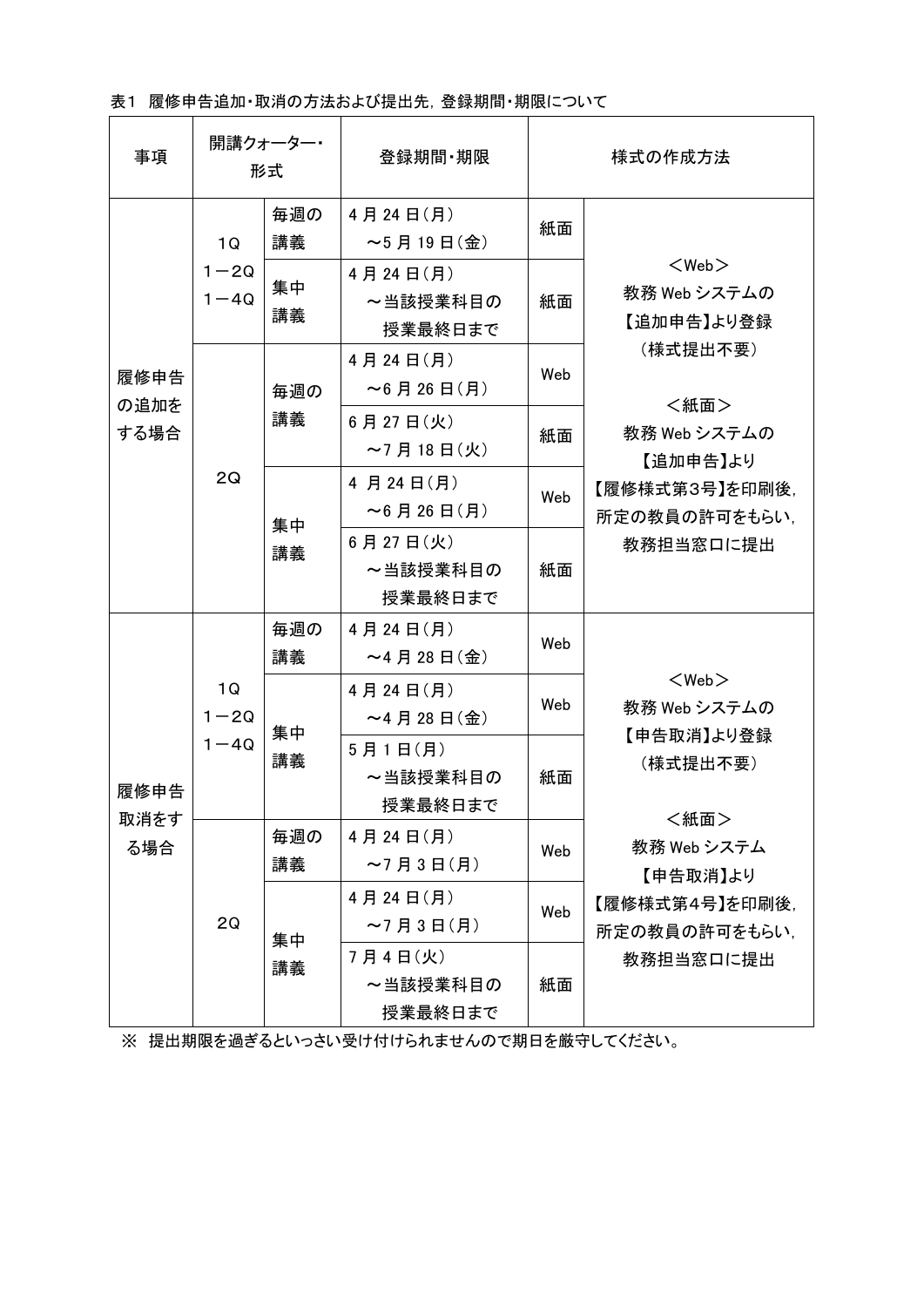## 表2 その他の履修様式・申請書類について

| 事項                                                       | 提出先及び登録期間・期限<br>$\times$ 1                   | 様式の作成方法                                                     |
|----------------------------------------------------------|----------------------------------------------|-------------------------------------------------------------|
| 履修課程·履修年次·履修<br>学期の変更をする場合                               | 履修申告期間中に教務担当窓口に<br>提出<br>4月5日(水)~4月21日(金)    | 教務 Web システムの【様式の申請】<br>より【履修様式第2号】を印刷後,<br>所定の教員の許可をもらう     |
| 学士課程授業科目を修士課<br>程の修了単位として認定を<br>希望する場合<br>【H27年度以前入学生のみ】 | 当該授業科目の授業最終日までに<br>教務担当窓口に提出                 | 教務 Web システムの【様式の申請】<br>より【履修様式第7号】を印刷後,<br>所定の教員の許可をもらう ※2  |
| 学士課程在籍時に履修した<br>大学院授業科目の認定を<br>希望する場合                    | 履修申告期間中に教務担当窓口に<br>提出<br>4月5日(水)~4月21日(金)    | 教務 Web システムの【様式の申請】<br>より【履修様式第8号】を印刷する<br>$\times 2$       |
| (旧)副専門の申請をする場<br>合<br>【H27年度以前入学生のみ】                     | 履修申告期間中に教務担当窓口に<br>提出 ※3<br>4月5日(水)~4月21日(金) | 教務 Web システムの【様式の申請】<br>より【履修様式第13号】を印刷後,<br>所定の教員の許可をもらう    |
| 副専門学修プログラムの<br>履修を希望する場合                                 | 履修申告期間中に教務担当窓口に<br>提出<br>4月5日(水)~4月21日(金)    | 教務 Web システムの【様式の申請】<br>より【履修様式第14号】を印刷後,<br>所定の教員の許可をもらう ※4 |
| 特別専門学修プログラムの<br>履修を希望する場合                                | 履修申告期間中に教務担当窓口に<br>提出<br>4月5日(水)~4月21日(金)    | 教務 Web システムの【様式の申請】<br>より【履修様式第15号】を印刷後,<br>所定の教員の許可をもらう ※4 |
| 交流協定大学大学院の<br>授業科目の履修を希望する<br>場合                         | 履修申告期間中に教務担当窓口に<br>提出 ※5<br>4月5日(水)~4月21日(金) | 他大学大学院授業科目履修希望申<br>請書を教務担当窓口で受領し,<br>必要事項を記入する              |

※1 提出期限を過ぎるといっさい受け付けられませんので期日を厳守してください。

※2 教務 Web システムで当該科目を登録(一時保存又は本登録)した後に様式を作成してください。

※3 認定に必要な単位をすべて修得した後に提出してください。

ただし,最終学期については単位修得予定として履修申告期間に提出してください。

- ※4 H27 年度以前入学生は窓口にご相談ください。
- ※5 申請書を提出する前に必ず交流協定大学大学院の履修希望の授業に出席し,担当教員に授業 履修の許可を得てください。

提出先:教務担当窓口

大岡山キャンパス:教務課大学院グループ【西8号館1階】 すずかけ台キャンパス:学務課教務グループ【J1棟1階】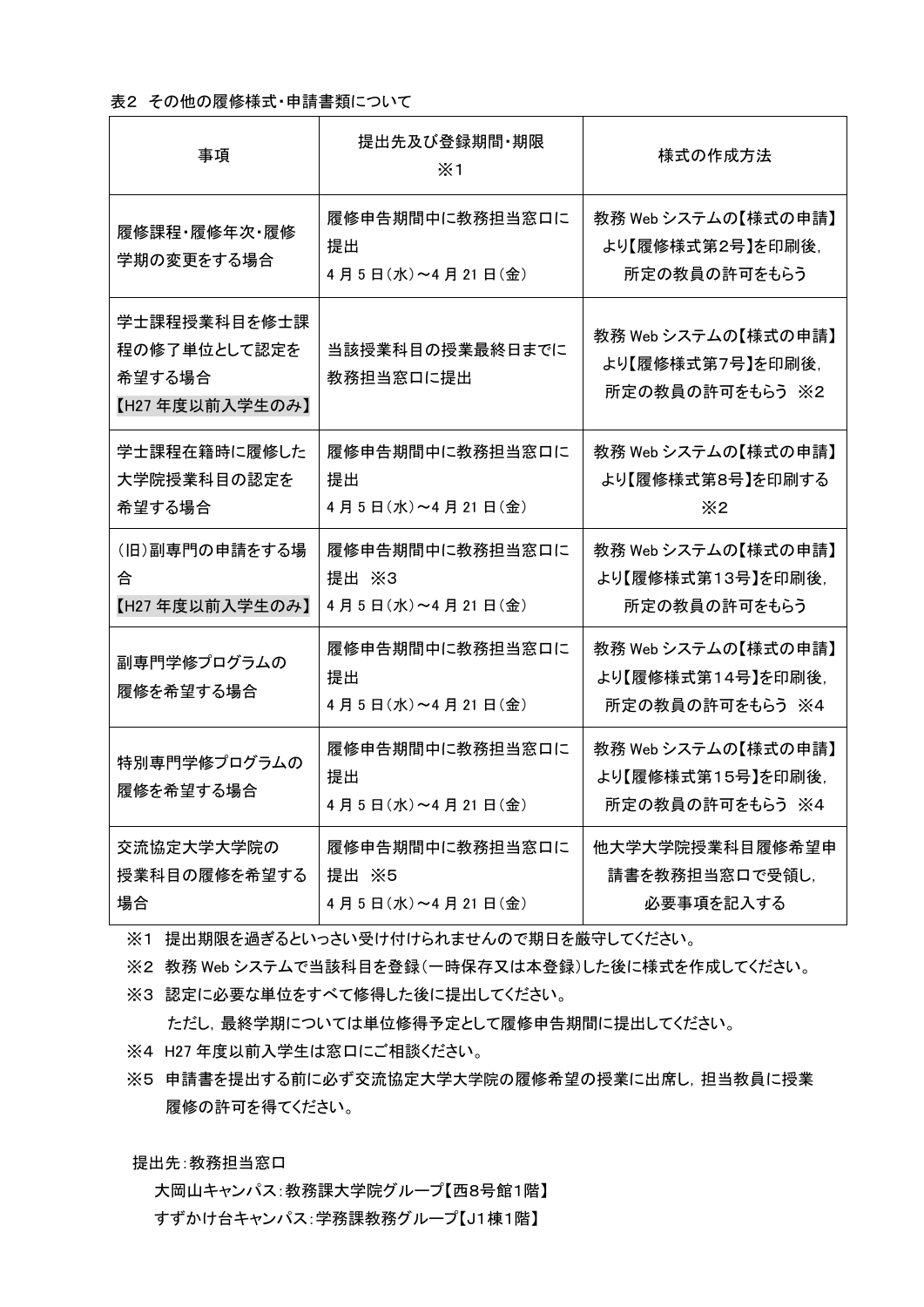## **Graduate school course registration**

- \*You can register the courses through the Web system for students and faculty. You can log in from Tokyo Tech Portal: ⇒http://portal.titech.ac.jp/
- \*Please check syllabi and consult with your academic supervisor before you register. Your academic supervisor will check and approve the courses after you complete the course registration.
- \*Do not forget to complete your registration even if you do not have any course to register through the semester. (If you do not have to select any course, click Course Registration→ Verify→go on to registration→register)
- \*Course registration period:

Wednesday, April 5  $\sim$  Friday, April 21, 23:59

If you fail to register during the period above or need to add some courses, you can add courses during the course addition period.

We recommend that you complete the registration by Thursday, April 20 because access will be concentrated on April 21.

- \*You can refer to the courses you have registered at the Web system for students and faculty after the course registration period.
- \*Forms related to courses are available on the Web system for students and faculty. Please refer to Chart 1 and 2 for schedules and details. Forms will be accepted at the Graduate group, Student division in Ookayama campus or Student group, Student division in Suzukakedai campus.
- \* If you wish to take courses of the other Graduate schools which have exchange agreements with Tokyo Tech, a course application request form is available at the Student Division office. You need an approval from the course instructor beforehand. Refer to Chart 2 for details.
- \*For required credits towards your completion, please refer to the Graduate school study guide of your year of admission. ⇒http://www.titech.ac.jp/enrolled/life/resources/index.html
- \*Students who have enrolled in 2015 or before need to make your study plan referring to the Course Conversion. ⇒http://www.titech.ac.jp/enrolled/life/course\_conversion/index.html
- \*When you register your courses on the Web system, you have to complete within the course registration period. Otherwise your temporary recorded information will be deleted.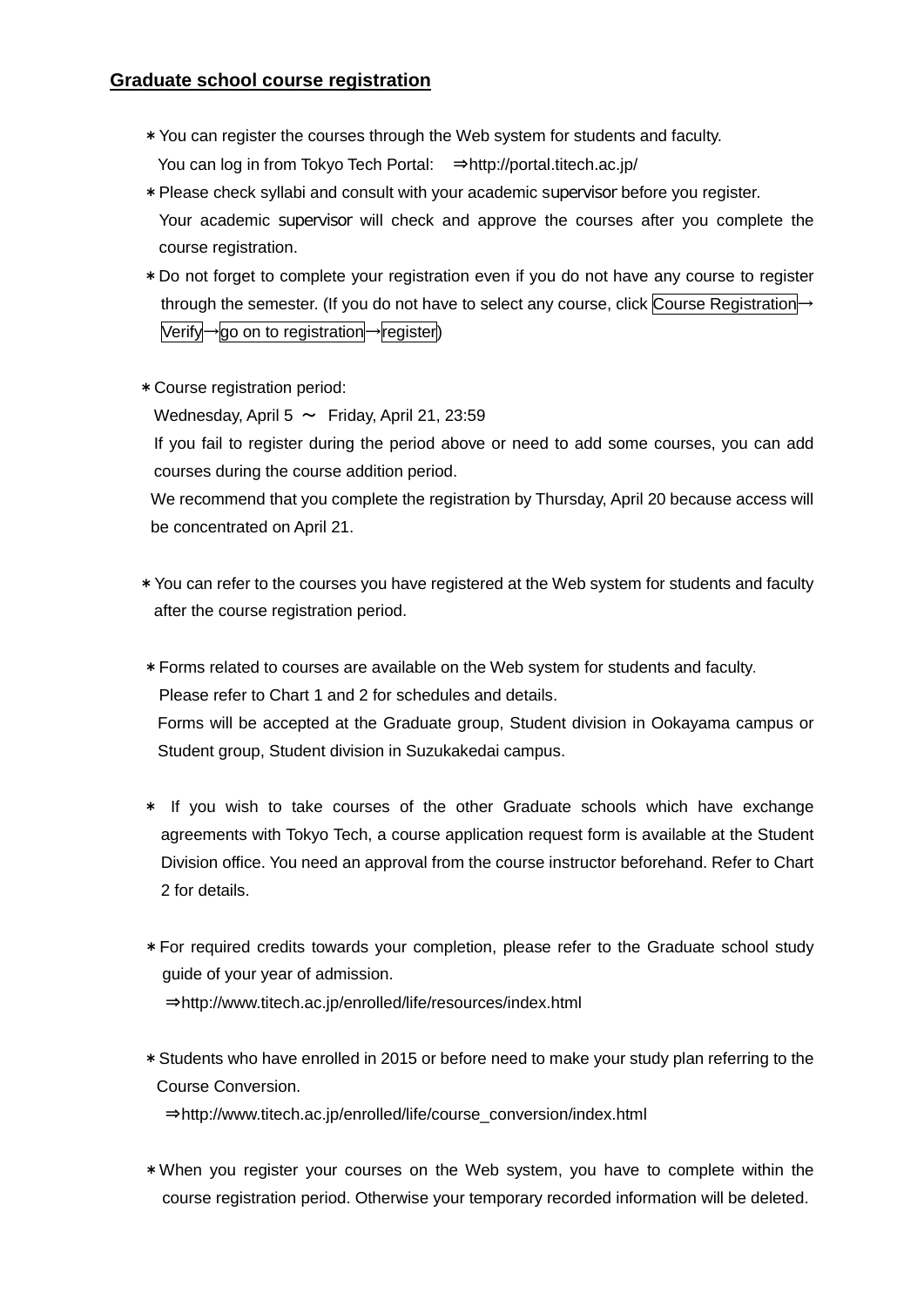| Purpose                | <b>Offered Quarter</b><br>and Course Type |                            | Application Period*                                                                     | How to apply                 |                                                                                                                                                                                                                                                                                                                                                                 |  |
|------------------------|-------------------------------------------|----------------------------|-----------------------------------------------------------------------------------------|------------------------------|-----------------------------------------------------------------------------------------------------------------------------------------------------------------------------------------------------------------------------------------------------------------------------------------------------------------------------------------------------------------|--|
| Course<br>Addition     | 1Q<br>$1-2Q$                              | Every<br>Week<br>Intensive | Apr. 24 Mon.<br>$~\sim$ May 19 Fri.<br>Apr. 24 Mon.<br>$\sim$ last day<br>of the course | Docu<br>ment<br>Docu<br>ment | $<$ Web $>$<br><b>Register from</b><br><b>[Course addition]</b> of<br>Web system for students<br>and faculty                                                                                                                                                                                                                                                    |  |
|                        | 2Q                                        | Every<br>Week              | Apr. 24 Mon.<br>$\sim$ Jun. 26 Mon.<br>Jun. 27 Tue.<br>$\sim$ Jul. 18 Tue.              | Web<br>Docu<br>ment          | (Document is not required)<br>$<$ Document $>$<br>From [Course addition] of<br>Web system for students and<br>faculty, print out a form<br>[No.3] and obtain<br>signatures and seals of an<br>Instructor and your academic<br>supervisor.                                                                                                                       |  |
|                        |                                           | Intensive                  | Apr. 24 Mon.<br>$\sim$ Jun. 26 Mon.<br>Jun. 27 Tue.<br>$\sim$ last day<br>of the course | Web<br>Docu<br>ment          |                                                                                                                                                                                                                                                                                                                                                                 |  |
| Course<br>Cancellation | 1Q<br>$1-2Q$                              | Every<br>Week              | Apr. 24 Mon.<br>$~\sim$ Apr. 28 Fri.                                                    | Web                          | $<$ Web $>$<br>Register from<br>[Course cancellation] of<br>Web system for students and<br>faculty<br>(Document is not required)<br><document><br/>From 【Course cancellation】<br/>of Web system for students<br/>and faculty, print out a form<br/>[No.4] and obtain<br/>signatures and seals of an<br/>Instructor and your academic<br/>supervisor.</document> |  |
|                        |                                           | Intensive                  | Apr. 24 Mon.<br>$\sim$ Apr. 28 Fri.                                                     | Web                          |                                                                                                                                                                                                                                                                                                                                                                 |  |
|                        |                                           |                            | May. 1 Mon.<br>$\sim$ last day<br>of the course                                         | Docu<br>ment                 |                                                                                                                                                                                                                                                                                                                                                                 |  |
|                        | 2Q                                        | Every<br>Week              | Apr. 24 Mon.<br>$\sim$ Jul. 3 Mon.                                                      | Web                          |                                                                                                                                                                                                                                                                                                                                                                 |  |
|                        |                                           | Intensive                  | Apr. 24 Mon.<br>$\sim$ Jul. 3 Mon.                                                      | Web                          |                                                                                                                                                                                                                                                                                                                                                                 |  |
|                        |                                           |                            | Jul. 4 Tue.<br>$\sim$ last day<br>of the course                                         | Docu<br>ment                 |                                                                                                                                                                                                                                                                                                                                                                 |  |

\* A course addition/cancellation will not be accepted after the application period.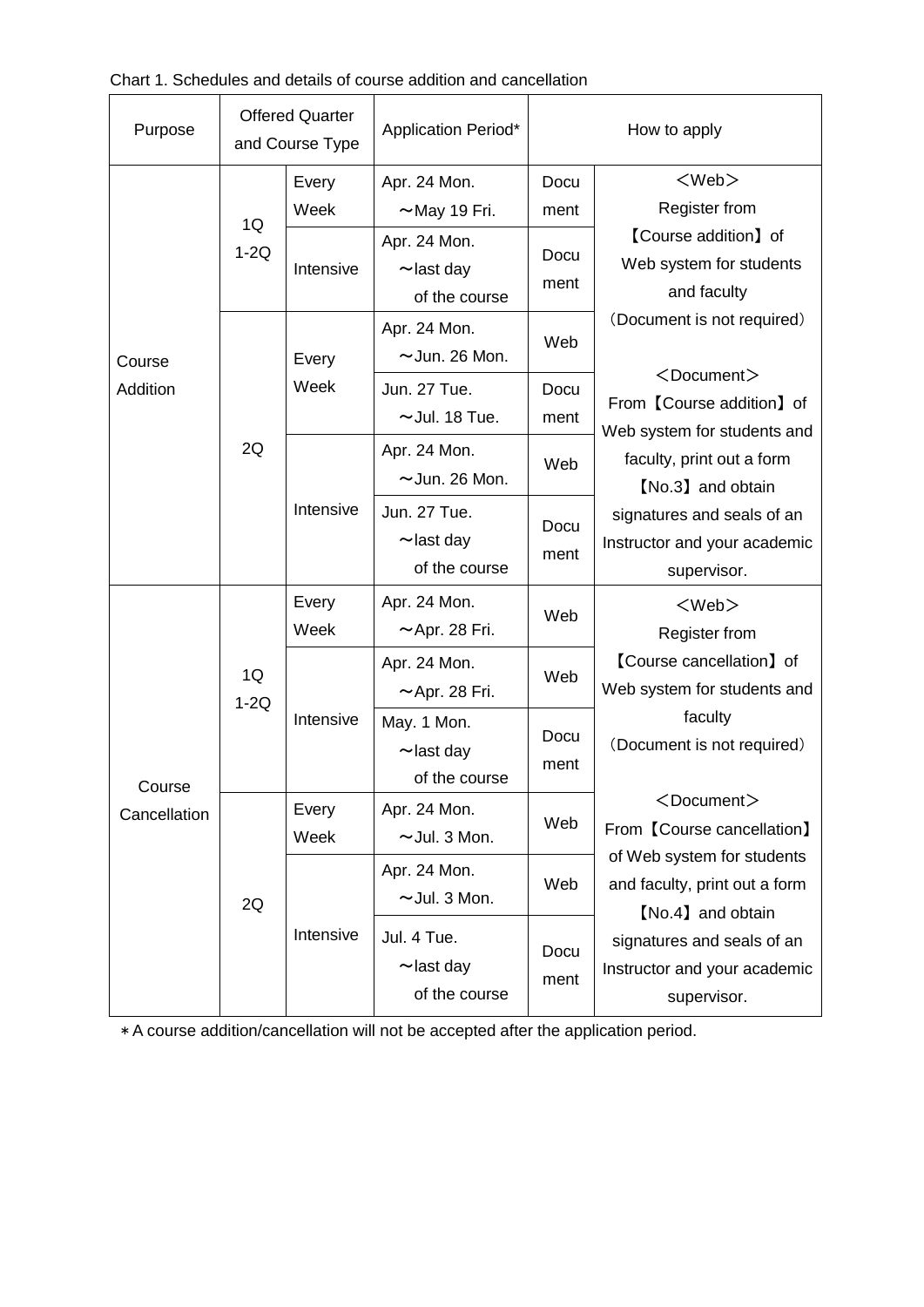Chart 2. Schedules and details of other applications

| Purpose                                                                                                                                                             | Application period and<br>Place to submit *1                                                             | How to apply                                                                                                                                                                                     |
|---------------------------------------------------------------------------------------------------------------------------------------------------------------------|----------------------------------------------------------------------------------------------------------|--------------------------------------------------------------------------------------------------------------------------------------------------------------------------------------------------|
| Change of program,<br>academic year, or<br>semester of a seminar<br>course                                                                                          | Apr. 5 Wed. $\sim$ Apr. 21 Fri.<br>Graduate services group,<br>Ookayama<br>Student Group, Suzukakedai    | From [Submitting course]<br>Administration forms] of Web<br>system for students and faculty,<br>print out a form [No.2] and<br>obtain a signature and a seal of<br>your academic supervisor.     |
| Request for approval:<br>Undergraduate school<br>course acquired credit as a<br>Master's program credit<br><b>[Only for students enrolled</b><br>in 2015 or before] | Until the last day of the course<br>Graduate services group,<br>Ookayama<br>Student Group, Suzukakedai   | From [Submitting course]<br>Administration forms] of Web<br>system for students and faculty,<br>print out a form [No.7] and<br>obtain a signature and a seal of<br>your academic supervisor. *2  |
| Request for approval:<br>Graduate school credit<br>acquired during<br>Undergraduate school                                                                          | Apr. 5 Wed. $\sim$ Apr. 21 Fri.<br>Graduate services group,<br>Ookayama<br>Student Group, Suzukakedai    | From [Submitting course]<br>Administration forms] of Web<br>system for students and faculty,<br>print out a form [No.8] *2                                                                       |
| Request for Fukusenmon<br>$(H)$ [Only for students<br>enrolled in 2015 or before]                                                                                   | Apr. 5 Wed. $\sim$ Apr. 21 Fri. *3<br>Graduate services group,<br>Ookayama<br>Student Group, Suzukakedai | From [Submitting course]<br>Administration forms] of Web<br>system for students and faculty,<br>print out a form 【No.13】 and<br>obtain a signature and a seal of<br>your academic supervisor.    |
| Request for approval:<br><b>Graduate Minor</b>                                                                                                                      | Apr. 5 Wed. $\sim$ Apr. 21 Fri.<br>Graduate services group,<br>Ookayama<br>Student Group, Suzukakedai    | From [Submitting course]<br>Administration forms, of Web<br>system for students and faculty,<br>print out a form [No.14] and<br>obtain a signature and a seal of<br>your academic supervisor. *4 |
| Request for approval:<br>Progressive Graduate<br>Minor                                                                                                              | Apr. 5 Wed. $\sim$ Apr. 21 Fri.<br>Graduate services group,<br>Ookayama<br>Student Group, Suzukakedai    | From [Submitting course]<br>Administration forms] of Web<br>system for students and faculty,<br>print out a form [No.15] and<br>obtain a signature and a seal of<br>your academic supervisor. *4 |